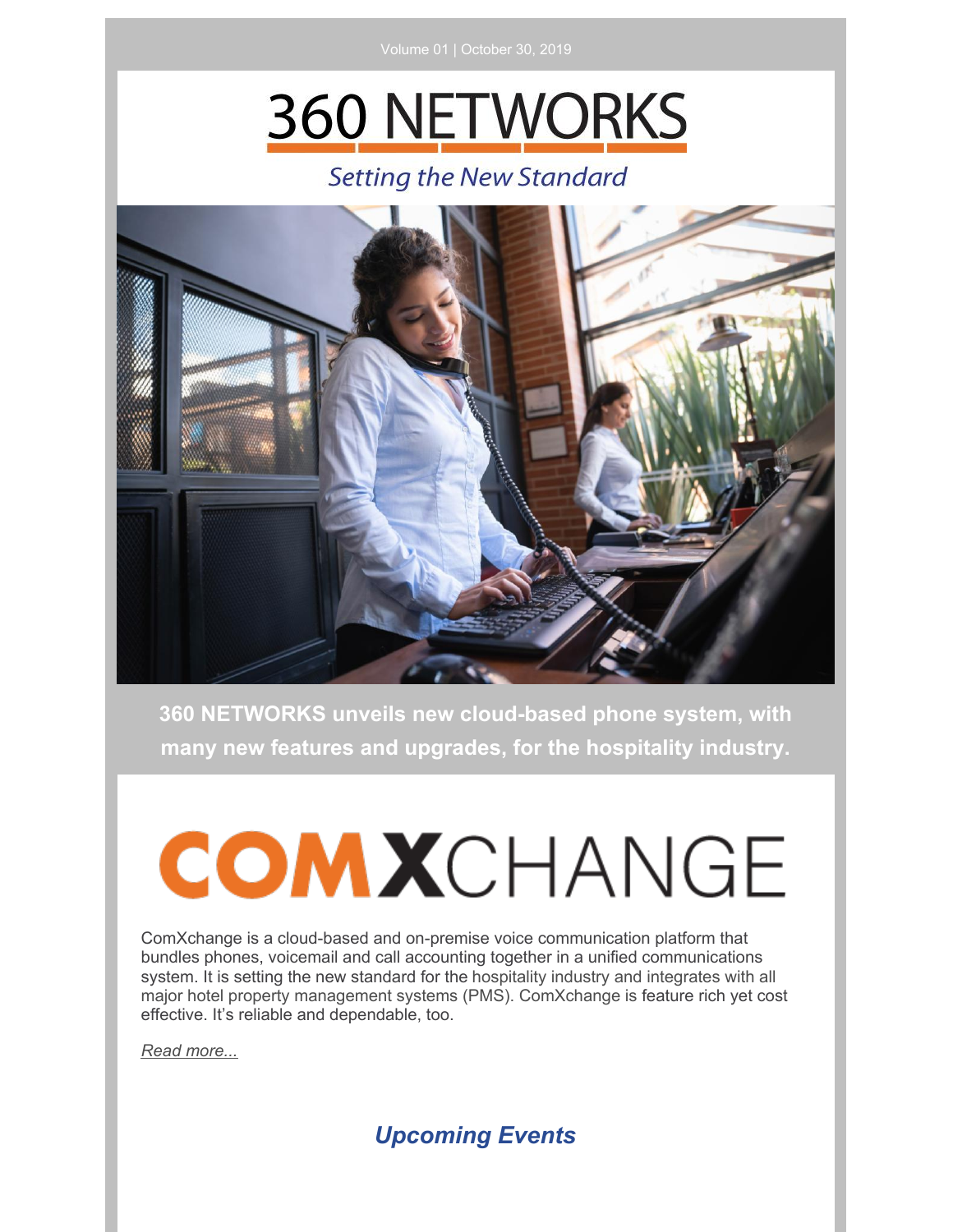

Be sure to come visit us at HRMSSS. January 28, 29 & 30, 2020 Myrtle Beach, South Carolina *More info to come later.*

*Useful tech tips and tricks you should know.*



A technology resource



Something new in ComXchange 14 is the Services Module in the Web GUI. We are very excited for this addition as it provides an interface to start and stop the services that the ComXchange Phones System relies on in one convenient place.

*If you would like to know more, please [click](https://files.constantcontact.com/5cfeb3dd701/5cd5bd2f-4c0e-447d-a832-b7861b86682e.pdf) here.*

#### *Sales Bulletin*

Lynn Blair recently joined 360 NETWORKS and has been selling voicemail and phone systems in the hospitality industry for 17 years. Lynn started her career processing black and white film and printing black and white photographs.

She was also part owner of a photography studio specializing in wedding and portrait photography. Once digital became more